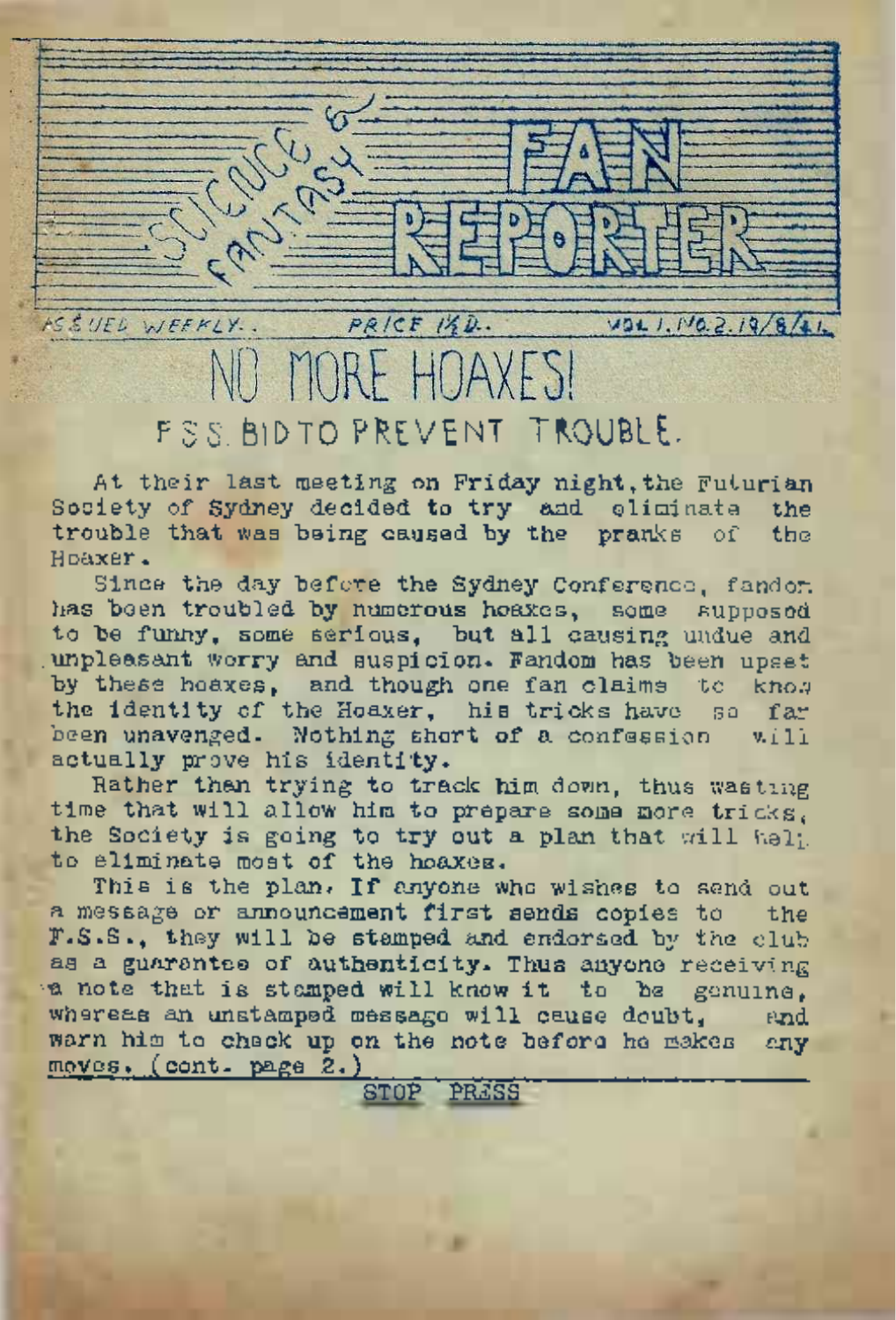PAGE 2 \_\_ \_ \_ \_ \_ \_ S.F.F.REPOKTBR.

No More Hoaxes (cont

Looking over past hoaxes, it is seen that neither Sydcon report or the "Observer for sale" notice would<br>have caused any trouble if the new scheme had been in operation.

The plan may cause inconvenience to interstate and far-off fans, where it would take some time for copies to be sent and returned. We advise these people to sign any messages they send out.

The scheme will be started probably in a fortnight so the Hoaxer,if he desires to cause any more trouble had better act fast. Meanwhile, look out for doubtful and suspicious notices in the next two weeks. The Hoaxer might hoax again.

FILMS.<br>Stfilmery this week is brought into the limelight with several important happenings.

First, Fantasia has been released in both Sydney and Melbourne. Hockley says that the Melbourne Savoy is adorned with"two huge decoration-affairs,smothered with Mickey as the Sorcerer's Apprentice, centaurs, fawns, eleephants, ostriches, and dozens of the other characters in the film". Sydney's ambassy also has an elaborate display, with lighted stills all around the walls of the foyer, also on a special stand at the front of the theatre. Prices are  $2/1$  to  $4/6$  at the front of the theatre. Prices are  $2/1$  to  $4/6$  at afternoon session, and rise in the evening to 3/2 to 6/-, and 6/6 on Saturdays.

Another gladdening announcement is the return of "Thief of Bagdad" After being shown at Sydneys Regent it disappeared, without doing the rounds of the suburban theatres.Melbourne never even got a smell of it Now comes the news that it will shortly be released' in Melbourne, and at Hoyt's Bondi Road Theatre is the announcement: "Coming soon - "THIEF OF BAGDAD."

Just what happened to this film is still a mystery It is six months overdue. Where it was during those six months is not know. It was shown in Brisbane and Hobart, but that was some time ago.After that it just disappeared.\_\_ \_ \_\_\_\_\_\_\_\_\_\_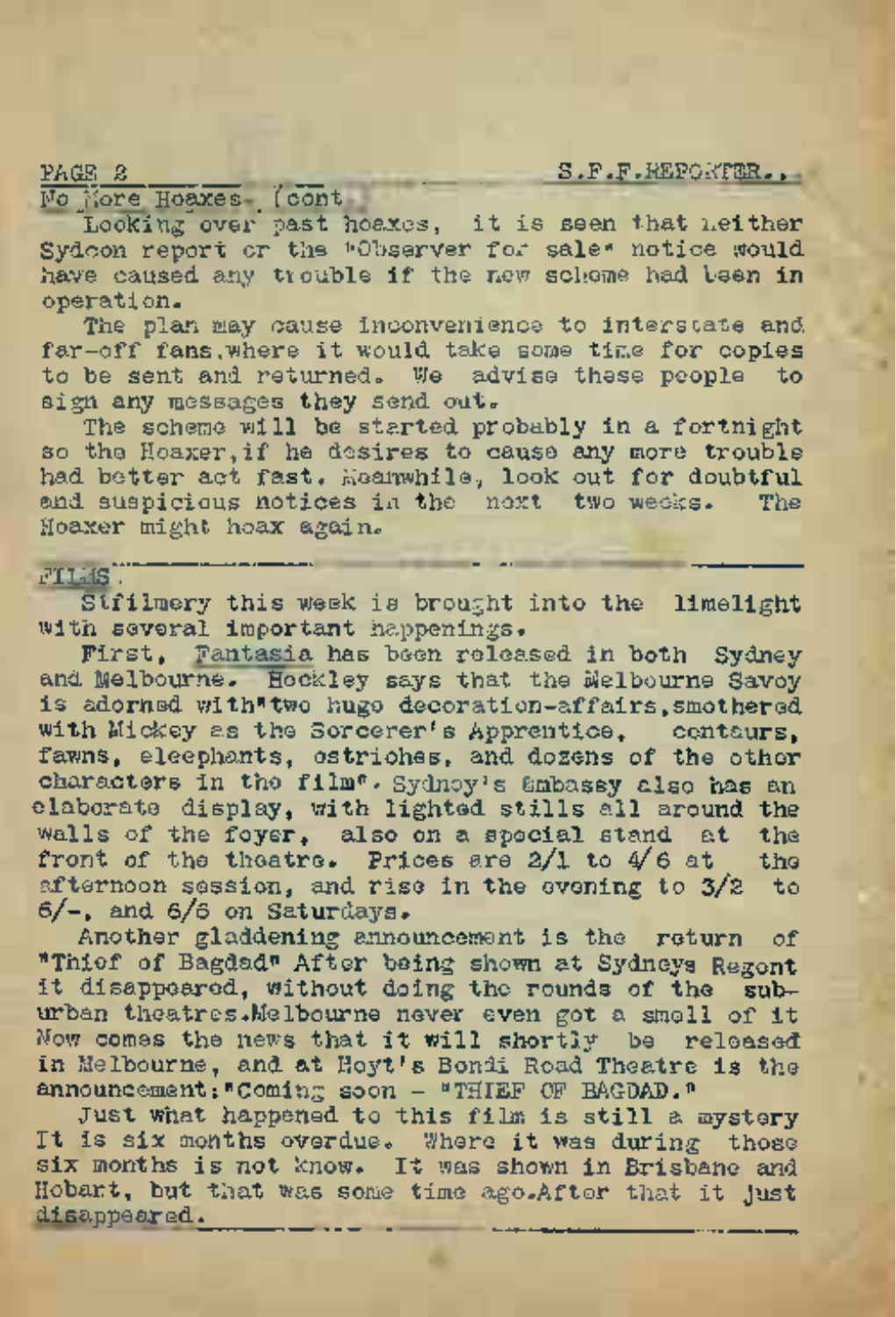PAGE\_3 \_\_\_\_\_\_\_\_\_ \_\_\_\_\_\_\_\_\_ \_\_\_\_\_\_\_ S.F.F.REPORTER, IfflJuBQURlWS<sup>o</sup> <sup>7</sup>bY WOG^HOCKLEY .

Melbourne has been swamped with stfilms of late. A week or so ago "The Ape" was showing. Now Fantasia is on. Soon,"Thief of Bagdad" will start, also "The Invisible Woman". \_\_

Hockley has not yet heard from new fan Harrison but he will investigate again. GOSH!!!

Sydney fans think they are being robbed when they have to pay over one shilling for old back numbers of magazines,but price of a 1933 Wonder in Melbourne was THREE AND SIXILLI

As you can judge by the scarcity of news, Melbourne fandom is very dead at the moment.

Fandom at <sup>R</sup>andom LATEST BOOKS.

December 1940 Astounding Reprint is out .As Unknown. went bimonthly from the December issue, there is, of course,no January issue appearing with the Astounding-

Tales of Wonder No.14 is out in Melbourne. Sydney has not yet got it.

NET SYDNEY FAN.

Arthur Duncan, discovered by Graham Stone, is the latest prospective fan in Sydney. He will be invite. to the next F.S.S. meeting.

He has already subscribed to Ultra and Reporter, and if any other fan editors want to do some business his address is 17 Durdans Av., Rosebery, N.S.W.

Fanmags out this week are Ultra and Spaceward, the letter with a printed cover.

Next meeting of the F.S.S. will be held at the hone of Colin Roden on Friday, August 29,

Science and Fantasy Fan Reporter is issued weekly by Sanfan Publications, edited by Eric Russell, Colin Roden, and Graham Stone. Editorial address 115 Bondi Road, Bondi, N.S.W. Price - lid per issue up to three months, which is thirteen fox 1/6. Special rates for longer subs. Next issue out Tuesday August 26.